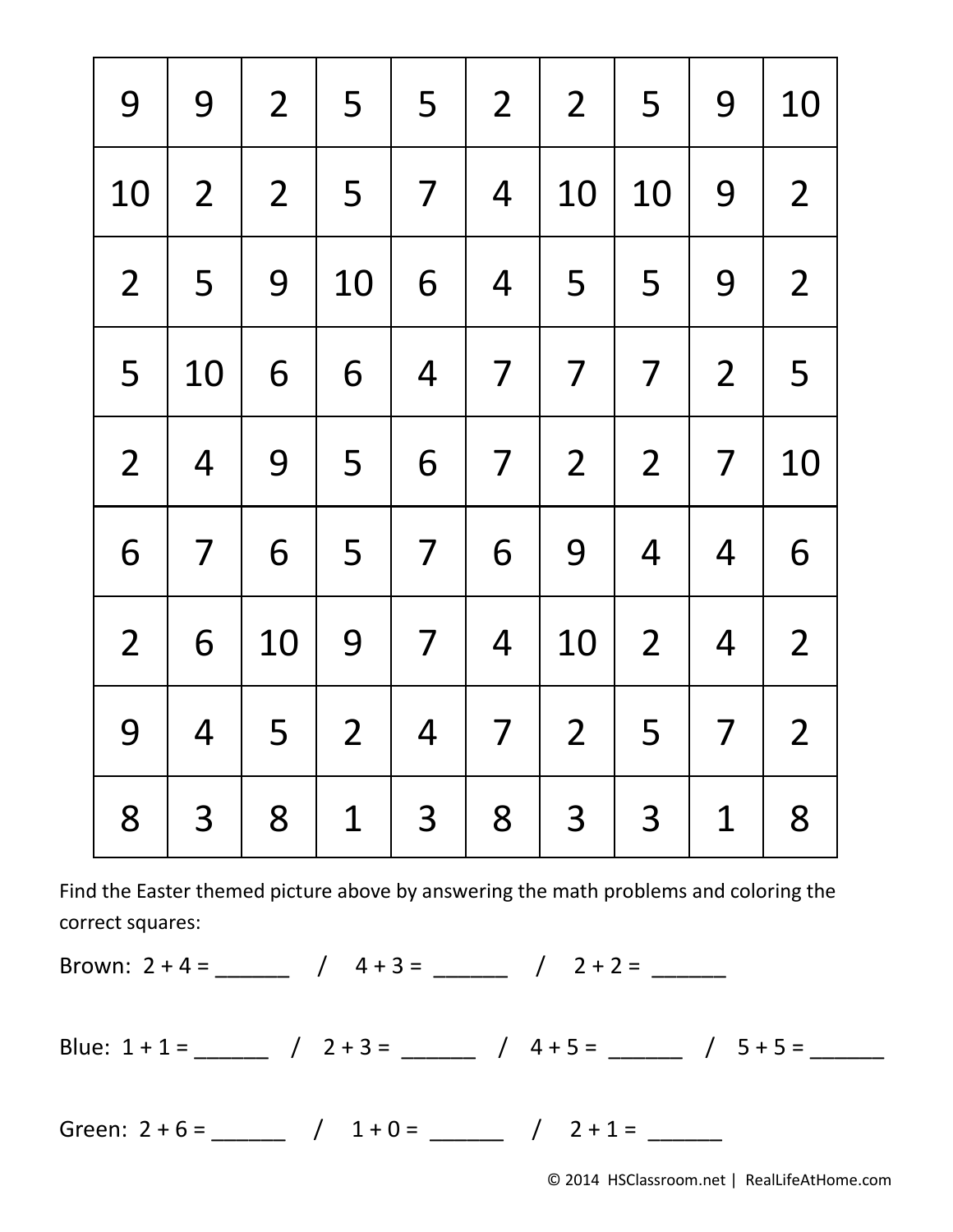| 9              | 9              | $\overline{2}$ | 5              | 5              | $\overline{2}$           | $\overline{2}$ | 5              | 9              | 10             |
|----------------|----------------|----------------|----------------|----------------|--------------------------|----------------|----------------|----------------|----------------|
| 10             | $\overline{2}$ | $\overline{2}$ | 5              | $\overline{7}$ | $\overline{4}$           | 10             | 10             | 9              | $\overline{2}$ |
| $\overline{2}$ | 5              | 9              | 10             | 6              | $\overline{4}$           | 5              | 5              | 9              | $\overline{2}$ |
| 5              | 10             | 6              | 6              | $\overline{4}$ | 7                        | $\overline{7}$ | $\overline{7}$ | $\overline{2}$ | 5              |
| $\overline{2}$ | $\overline{4}$ | 9              | 5              | 6              | $\overline{7}$           | $\overline{2}$ | $\overline{2}$ | $\overline{7}$ | 10             |
| 6              | $\overline{7}$ | 6              | 5              | $\overline{7}$ | 6                        | 9              | $\overline{4}$ | $\overline{4}$ | 6              |
| $\overline{2}$ | 6              | 10             | 9              | $\overline{7}$ | $\overline{4}$           | 10             | $\overline{2}$ | $\overline{4}$ | $\overline{2}$ |
| 9              | $\overline{4}$ | 5              | $\overline{2}$ | $\overline{4}$ | $\overline{\mathcal{L}}$ | $\overline{2}$ | 5              | $\overline{7}$ | $\overline{2}$ |
| 8              | 3              | 8              | $\mathbf 1$    | 3              | 8                        | 3              | 3              | $\mathbf 1$    | 8              |

Brown:  $10 - 4 =$  \_\_\_\_\_\_\_ /  $9 - 2 =$  \_\_\_\_\_ /  $8 - 4 =$  \_\_\_\_\_

Blue:  $6 - 4 =$  \_\_\_\_\_\_\_ /  $9 - 4 =$  \_\_\_\_\_\_ /  $10 - 1 =$  \_\_\_\_\_ /  $12 - 2 =$  \_\_\_\_\_\_

Green: 10 - 2 = \_\_\_\_\_\_ / 7 - 6 = \_\_\_\_\_\_ / 8 - 5 = \_\_\_\_\_\_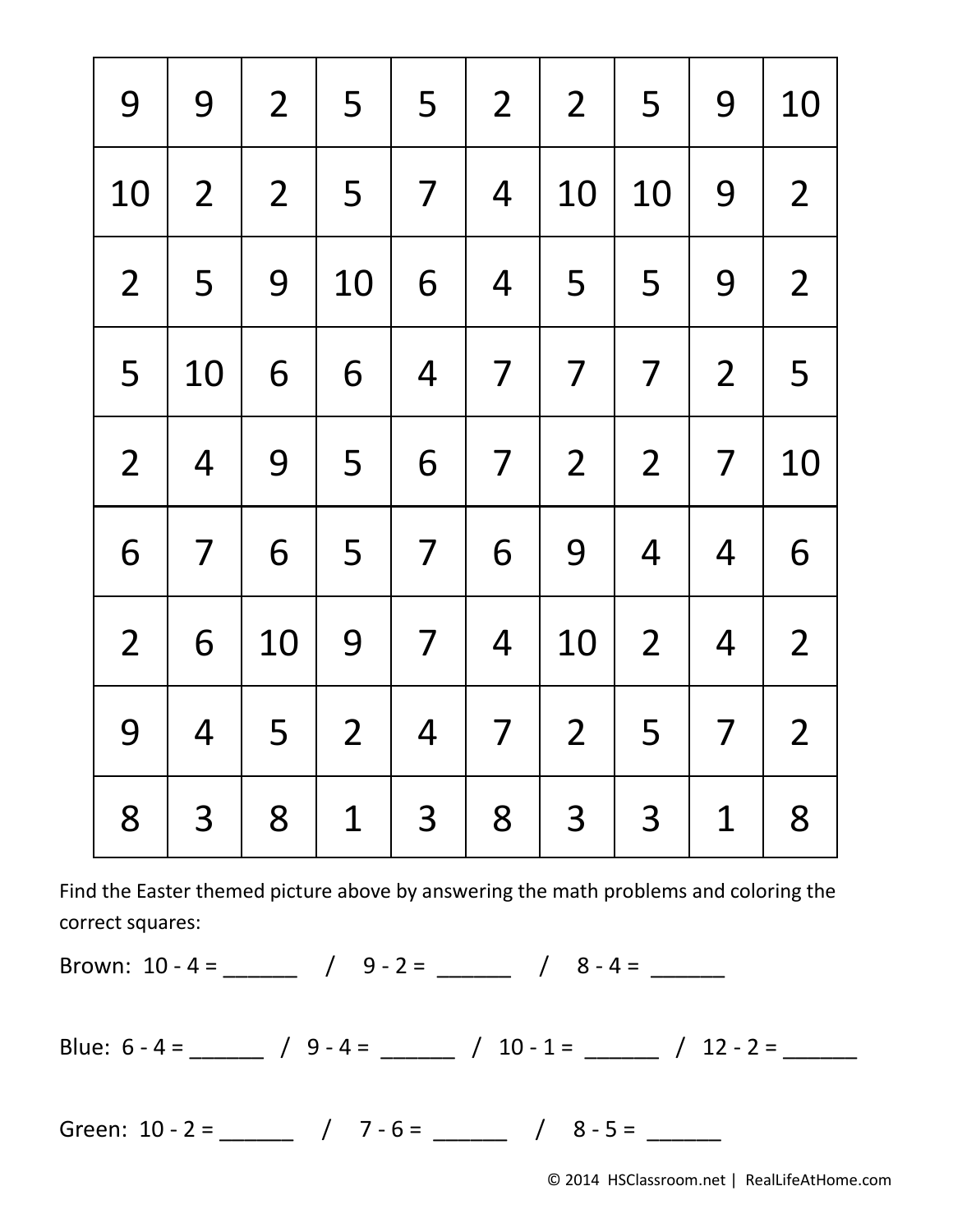| 9              | 9              | $\overline{2}$ | 5              | 5              | $\overline{2}$           | $\overline{2}$ | 5              | 9              | 10             |
|----------------|----------------|----------------|----------------|----------------|--------------------------|----------------|----------------|----------------|----------------|
| 10             | $\overline{2}$ | $\overline{2}$ | 5              | $\overline{7}$ | $\overline{4}$           | 10             | 10             | 9              | $\overline{2}$ |
| $\overline{2}$ | 5              | 9              | 10             | 6              | $\overline{4}$           | 5              | 5              | 9              | $\overline{2}$ |
| 5              | 10             | 6              | 6              | $\overline{4}$ | 7                        | $\overline{7}$ | $\overline{7}$ | $\overline{2}$ | 5              |
| $\overline{2}$ | $\overline{4}$ | 9              | 5              | 6              | $\overline{7}$           | $\overline{2}$ | $\overline{2}$ | $\overline{7}$ | 10             |
| 6              | $\overline{7}$ | 6              | 5              | $\overline{7}$ | 6                        | 9              | $\overline{4}$ | $\overline{4}$ | 6              |
| $\overline{2}$ | 6              | 10             | 9              | $\overline{7}$ | $\overline{4}$           | 10             | $\overline{2}$ | $\overline{4}$ | $\overline{2}$ |
| 9              | $\overline{4}$ | 5              | $\overline{2}$ | $\overline{4}$ | $\overline{\mathcal{L}}$ | $\overline{2}$ | 5              | $\overline{7}$ | $\overline{2}$ |
| 8              | 3              | 8              | $\mathbf 1$    | 3              | 8                        | 3              | 3              | $\mathbf 1$    | 8              |

Brown: 3 x 2 = \_\_\_\_\_\_ / 1 x 7 = \_\_\_\_\_\_ / 2 x 2 = \_\_\_\_\_\_

Blue:  $2 \times 1 =$  \_\_\_\_\_\_ /  $1 \times 5 =$  \_\_\_\_\_ /  $3 \times 3 =$  \_\_\_\_\_ /  $5 \times 2 =$  \_\_\_\_\_

Green:  $4 \times 2 =$   $\begin{array}{cccc} 4 \times 2 = 1 \end{array}$   $1 \times 1 =$   $\begin{array}{cccc} 1 \times 1 = 1 \end{array}$   $1 \times 1 =$   $1 \times 1 =$   $1 \times 1 =$   $1 \times 1 =$   $1 \times 1 =$   $1 \times 1 =$   $1 \times 1 =$   $1 \times 1 =$   $1 \times 1 =$   $1 \times 1 =$   $1 \times 1 =$   $1 \times 1 =$   $1 \times 1 =$   $1 \times 1 =$   $1 \times 1 =$   $1 \times 1 =$   $1 \times$